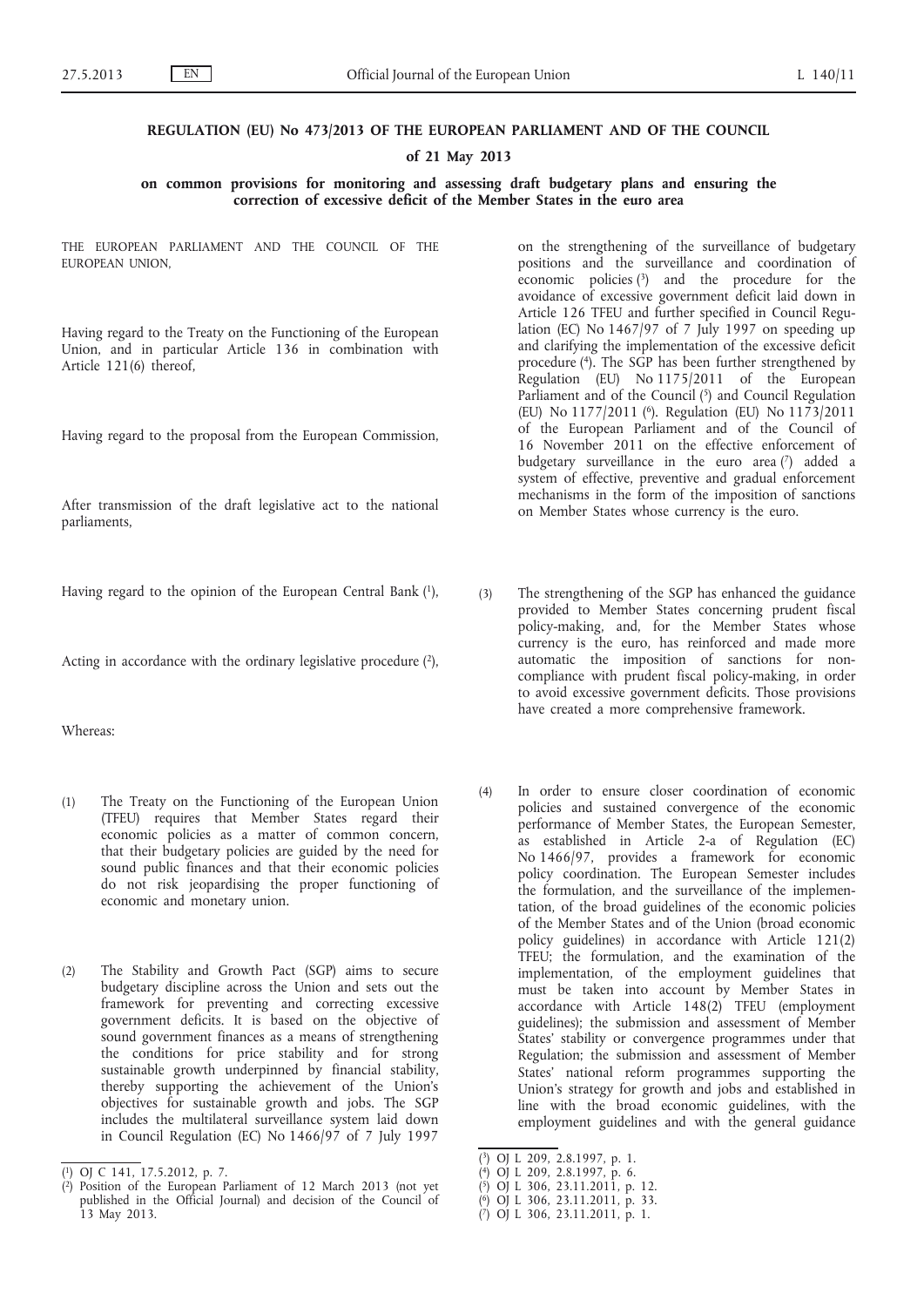to Member States issued by the Commission (the annual growth survey) and the European Council at the beginning of the annual cycle of surveillance; and surveillance to prevent and correct macroeconomic imbalances under Regulation (EU) No 1176/2011 of the European Parliament and of the Council of 16 November 2011 on the prevention and correction of macroeconomic imbalances (1). Where appropriate, opinions issued in the context of an economic partnership programme, as established by this Regulation, should also been taken into account.

- (5) To enable the Union to emerge stronger from the crisis, both internally and at an international level, by boosting competitiveness, productivity, growth potential, social cohesion and economic convergence, the European Council, in its conclusions of 17 June 2010, adopted a new Union's strategy for growth and jobs which also contains objectives in the fields of poverty, education, innovation and the environment.
- (6) In order to ensure the proper functioning of the economic and monetary union, the TFEU allows the adoption of specific measures in the euro area which go beyond the provisions applicable to all Member States to strengthen the coordination and surveillance of their budgetary discipline. Such reinforced coordination and surveillance should be accompanied by commensurate involvement of the European Parliament and of national parliaments as appropriate. Active use, where appropriate and necessary, should be made of specific measures provided for in Article 136 TFEU.
- (7) The application of this Regulation should be in full compliance with Article 152 TFEU and the recommendations issued under this Regulation should respect national practice and institutions for wage formation. This Regulation takes into account Article 28 of the Charter of Fundamental Rights of the European Union, and, accordingly, does not affect the right to negotiate, conclude or enforce collective agreements or to take collective action in accordance with national law and practice.
- (8) Article 9 TFEU provides that, in defining and implementing its policies and activities, the Union is to take into account requirements linked to the promotion of a high level of employment, the guarantee of adequate social protection, the fight against social exclusion, and a high level of education, training and protection of human health.
- (9) Gradually strengthened surveillance and coordination, as set out in this Regulation, will further complete the European Semester for economic policy coordination, will complement the existing provisions of the SGP and strengthen the surveillance of budgetary and economic policies in Member States whose currency is the euro. A gradually enhanced monitoring procedure should contribute to better budgetary and economic outcomes, macro-financial soundness and economic convergence, to the benefit of all Member States whose currency is the euro. As part of a gradually strengthened process, closer monitoring is particularly valuable to Member States that are subject to an excessive deficit procedure.
- (10) Biased and unrealistic macroeconomic and budgetary forecasts can considerably hamper the effectiveness of budgetary planning and, consequently, impair commitment to budgetary discipline. Unbiased and realistic macroeconomic forecasts can be provided by independent bodies or bodies endowed with functional autonomy *vis-à-vis* the budgetary authorities of a Member State and which are underpinned by national legal provisions ensuring a high degree of functional autonomy and accountability. Such forecasts should be used throughout the budgetary procedure.
- (11) Strong public finances are best ensured at the planning stage and gross errors should be identified as early as possible. Member States should benefit not just from the setting of guiding principles and budgetary targets but also from a synchronised monitoring of their budgetary policies.
- (12) Setting up a common budgetary timeline for Member States whose currency is the euro should better synchronise the key steps in the preparation of national budgets, thus contributing to the effectiveness of the SGP and of the European Semester for economic policy coordination. This should lead to stronger synergies by facilitating policy coordination among Member States whose currency is the euro and by ensuring that Council and Commission recommendations are appropriately integrated in the budgetary procedure of the Member States. That procedure should be consistent with the framework for economic policy coordination in the context of the annual cycle of surveillance which includes, in particular, the general guidance to Member States issued by the Commission and the European Council at the beginning of the cycle. Member States' budgetary polices should be consistent with the recommendations issued in the context of the SGP and, where appropriate, with recommendations issued in the context of the annual cycle of surveillance, including the macroeconomic imbalances procedure as established by Regulation (EU) No  $1176/2011$ , and with opinions on economic partnership programmes, as established by this Regulation.

<sup>(</sup> 1) OJ L 306, 23.11.2011, p. 25.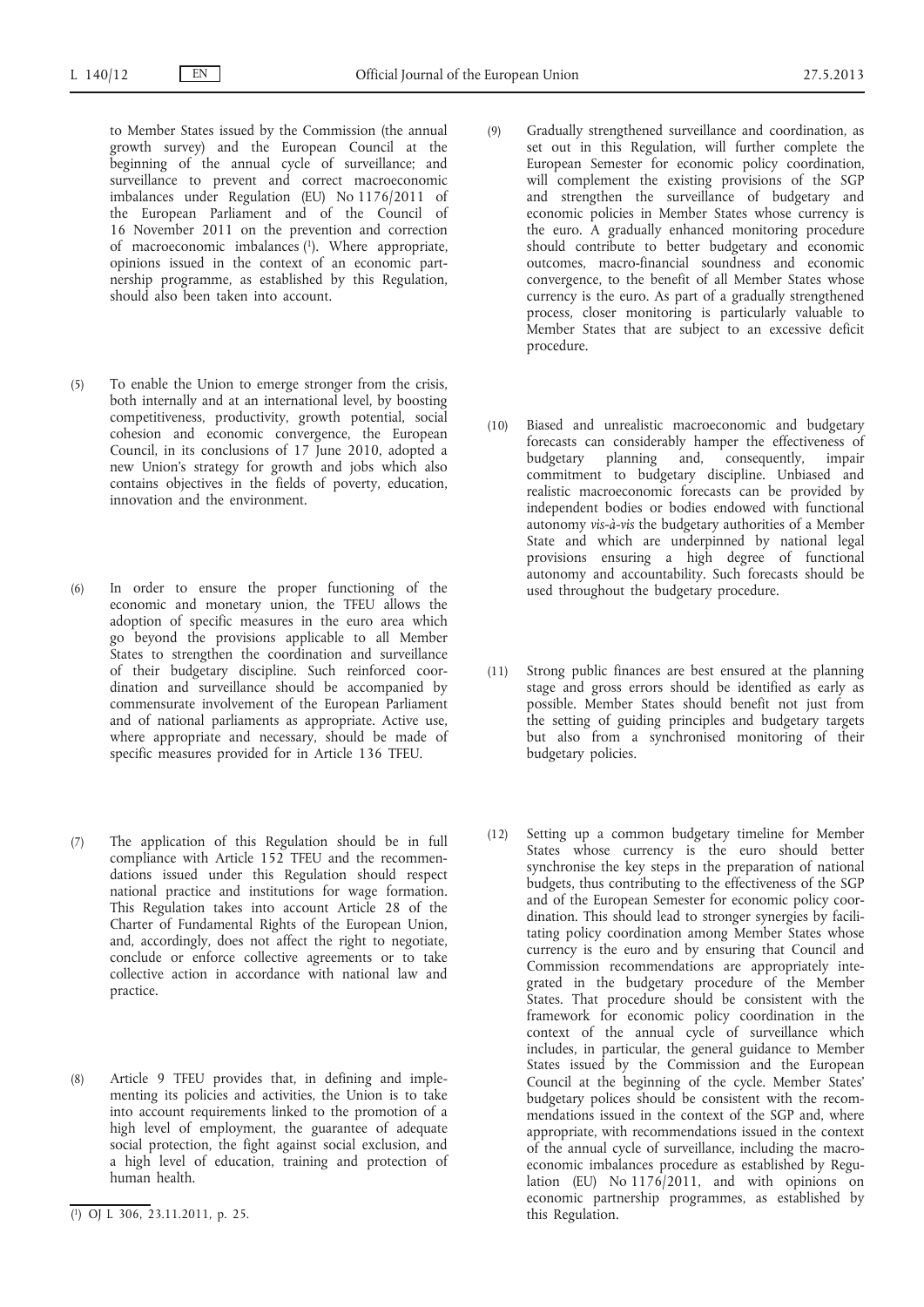- (13) As a first step of that common budgetary timeline, Member States should make public their national medium-term fiscal plan at the same time as their stability programmes preferably by 15 April and no later than by 30 April. Those fiscal plans should include indications on how the reforms and measures set out are expected to contribute to the achievement of the targets and national commitments established within the framework of the Union's strategy for growth and jobs. The national medium-term fiscal plan and the stability programme can be the same document.
- (14) One important milestone of that common budgetary timeline should be the publication of the draft central government budget by 15 October. Since compliance with the rules of the SGP is to be ensured at the level of the general government and achievement of the budgetary objectives requires consistent budgeting across all subsectors of the general government, the publication of the draft central government budget should be accompanied by the publication of the main parameters of the draft budgets of all the other subsectors of the general government. Such parameters should include, in particular, the projected budgetary outcomes of the other subsectors, the main assumptions underlying those projections and the reasons for expected changes with respect to the stability programme assumptions.
- (15) The common budgetary timeline also provides for the budget to be adopted or fixed upon annually by 31 December together with the updated main budgetary parameters for the other subsectors of the general government. Where, for objective reasons beyond the control of the government, the budget is not adopted by 31 December, reversionary budget procedures should be put in place to ensure that the government remains able to discharge its essential duties. Such arrangements could include the implementation of the government's draft budget, of the preceding year's approved budget, or of specific parliament-approved measures.
- (16) With a view to better coordinating the planning of their national debt issuance, the Member States should report *ex ante* on their public debt issuance plans to the Eurogroup and to the Commission.
- (17) Compliance with effective rules-based fiscal frameworks can be important in supporting sound and sustainable fiscal policies. Council Directive 2011/85/EU of 8 November 2011 on requirements for budgetary frameworks of the Member States (1) established that

monitoring of compliance with country-specific numerical fiscal rules should be supported at national level by independent bodies or bodies endowed with functional autonomy. It is important to note that given the diversity of possible and existing arrangements, while not the preferred option, it should be possible for more than one independent body to be in charge of monitoring compliance with those rules as long as there is a clear allocation of responsibility and as long as there is no overlap of competency over specific aspects of the monitoring. Excessive institutional fragmentation of monitoring tasks should be avoided. In order for monitoring bodies to fulfil their mandate effectively, national legal provisions ensuring a high degree of functional autonomy and accountability should underpin such bodies. The design of those monitoring bodies should take into account the existing institutional setting and the administrative structure of the Member State concerned. In particular, it should be possible to endow a suitable entity of an existing institution with functional autonomy provided that such an entity is designated to carry out specific monitoring tasks, has a distinct statutory regime and complies with the other principles referred to in this recital.

- (18) This Regulation does not impose on Member States additional requirements or obligations with regard to country-specific numerical fiscal rules. Strong countryspecific numerical fiscal rules consistent with the budgetary objectives at the level of the Union and monitored by independent bodies are a cornerstone of the strengthened budgetary surveillance framework of the Union. The rules with which those bodies should comply, and their specific tasks, are set out in this Regulation.
- (19) Member States whose currency is the euro are particularly subject to spill-over effects from each other's budgetary policies. Member States whose currency is the euro should consult the Commission and each other before adopting any major fiscal policy reform plans with potential spill-over effects, so as to allow an assessment of the possible impact for the euro area as a whole. They should also consider their budgetary plans to be of common concern and submit them to the Commission for monitoring purposes in advance of their becoming binding. The Commission, in cooperation with the Member States, should propose guidelines in the form of a harmonised framework for the specification of the content of draft budgetary plans.
- (20) In the exceptional cases where, after consulting the Member State concerned, the Commission identifies in the draft budgetary plan particularly serious noncompliance with the budgetary policy obligations laid down in the SGP, the Commission, in its opinion on the draft budgetary plan, should request a revised draft budgetary plan, in accordance with this Regulation. This

<sup>(</sup> 1) OJ L 306, 23.11.2011, p. 41.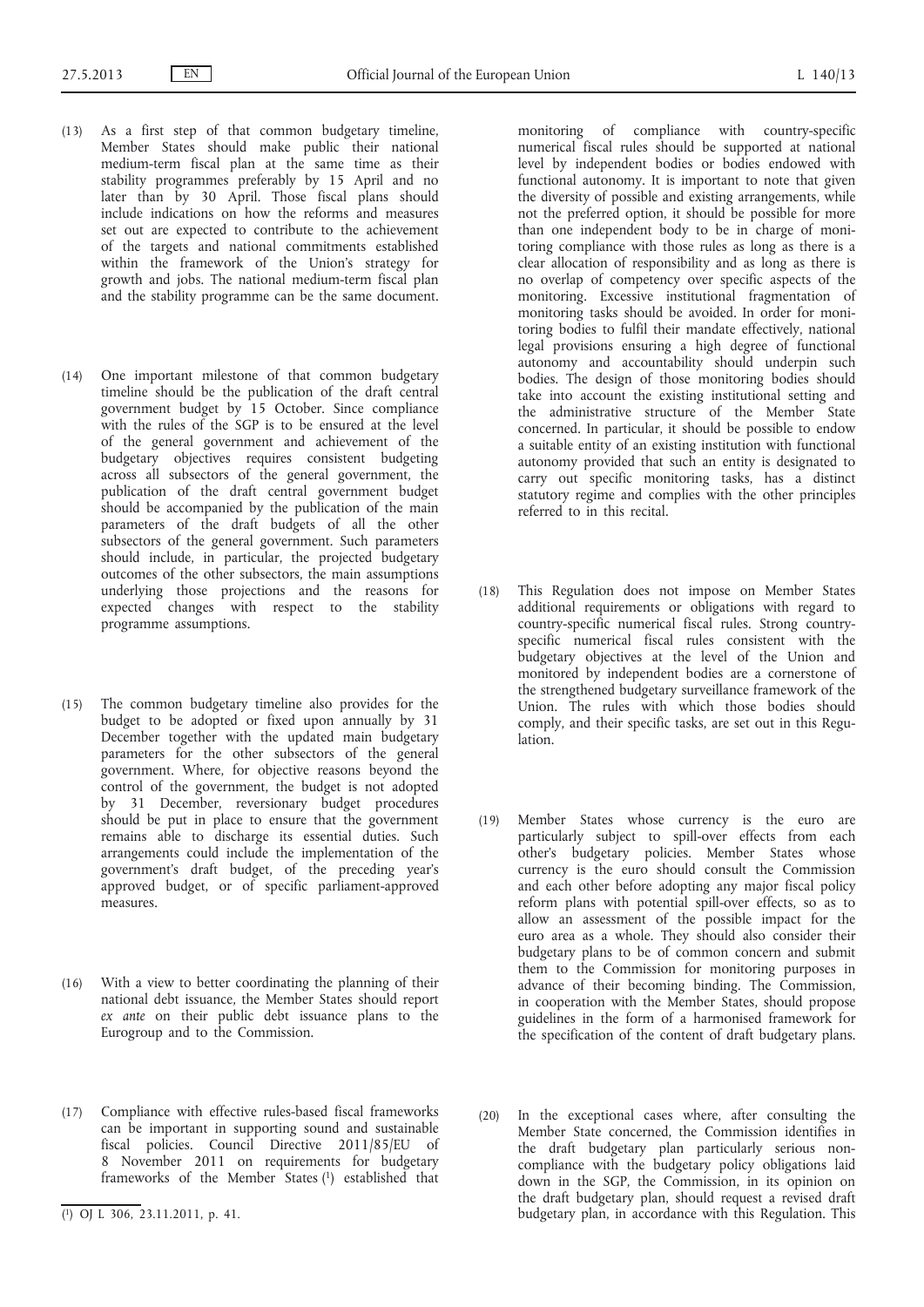will be the case, in particular, where the implementation of the draft budgetary plan would put at risk the financial stability of the Member State concerned or risk jeopardising the proper functioning of the economic and monetary union, or where the implementation of the draft budgetary plan would entail an obvious significant violation of the recommendations adopted by the Council under the SGP.

- (21) The Commission's opinion on the draft budgetary plan should be adopted as soon as possible and in any event by the end of November, taking into account, to the extent possible, the specific national fiscal schedule and parliamentary procedures, in order to ensure that Union's policy guidance in the budgetary area can be appropriately integrated in the national budgetary preparations. In particular, the opinion should include an assessment of whether the budgetary plans appropriately address the recommendations issued in the context of the European Semester in the budgetary area. At the request of the parliament of the Member State concerned or of the European Parliament, the Commission should be prepared to present its opinion to the parliament making the request, after it has been made public. Member States are invited to take into account, in the process of adopting their budget law, the Commission opinion on their draft budgetary plan.
- (22) The extent to which that opinion has been taken into account in a Member State's budget law should be part of the assessment, if and when the conditions are met, leading to a decision on the existence of an excessive deficit in the Member State concerned. In such a case, no follow-up to the early guidance from the Commission should be considered as an aggravating factor.
- (23) Also, based on an overall assessment of the draft budgetary plans by the Commission, the Eurogroup should discuss the budgetary situation and prospects for the euro area as a whole.
- (24) Member States whose currency is the euro and which are subject to an excessive deficit procedure should be monitored more closely, in order to secure a full, sustainable and timely correction of the excessive deficit. Closer monitoring by means of additional reporting requirements should ensure prevention and early correction of any deviations from the Council recommendations to correct the excessive deficit. Such monitoring should complement the provisions set out in Regulation (EC) No 1467/97. Those additional reporting requirements should be proportionate to the stage of the procedure to which the Member State is subject, under Article 126 TFEU. As a first step, the Member State concerned should carry out a comprehensive assessment of in-year budgetary execution for

the general government and its subsectors, taking into account in particular financial risks associated to contingent liabilities with potentially large impacts on public budgets.

- (25) Additional reporting requirements for Member States whose currency is the euro and which are subject to an excessive deficit procedure should enable a better exchange of information between the Member States concerned and the Commission, and, as a consequence, the identification of risks in the compliance of a Member State with the deadline which has been set by the Council to correct its excessive deficit. In the event of such risks being identified, the Commission should issue a recommendation to the Member State concerned setting out appropriate measures to be taken within a given timeframe. Upon request, the Commission should present its recommendation to the parliament of the Member State concerned. Compliance with the recommendation should lead to a prompt correction of any developments putting at risk the correction of the excessive deficit within the established deadline.
- (26) Assessment of compliance with the Commission recommendation should be part of the continuous assessment made by the Commission of effective action to correct an excessive deficit. When deciding whether effective action to correct the excessive deficit has been taken, the Council should also base its decision on whether or not the Member State complied with the Commission recommendation, while giving due consideration to Article 3(5) and Article 5(2) of Regulation (EC) No 1467/97.
- (27) Indeed, Regulation (EC) No 1467/97, which sets out in detail the excessive deficit procedure based on Article 126 TFEU, embeds elements of flexibility which allow unexpected adverse economic events to be taken into account. Article 3(5) and Article 5(2) of that Regulation provide that if effective action has been taken in compliance with, respectively, a recommendation under Article  $126(7)$  TFEU or a decision to give notice under Article 126(9) TFEU, and unexpected adverse economic events with major unfavourable consequences for government finances occur after the adoption of that recommendation or decision to give notice, the Council may decide, on a recommendation from the Commission, to adopt a revised recommendation under Article 126(7) TFEU or a revised decision to give notice under Article 126(9) TFEU. The revised recommendation or revised decision to give notice, taking into account the relevant factors referred to in Article 2(3) of Regulation (EC) No 1467/97 may, in particular, extend the deadline for the correction of the excessive deficit by one year as a rule.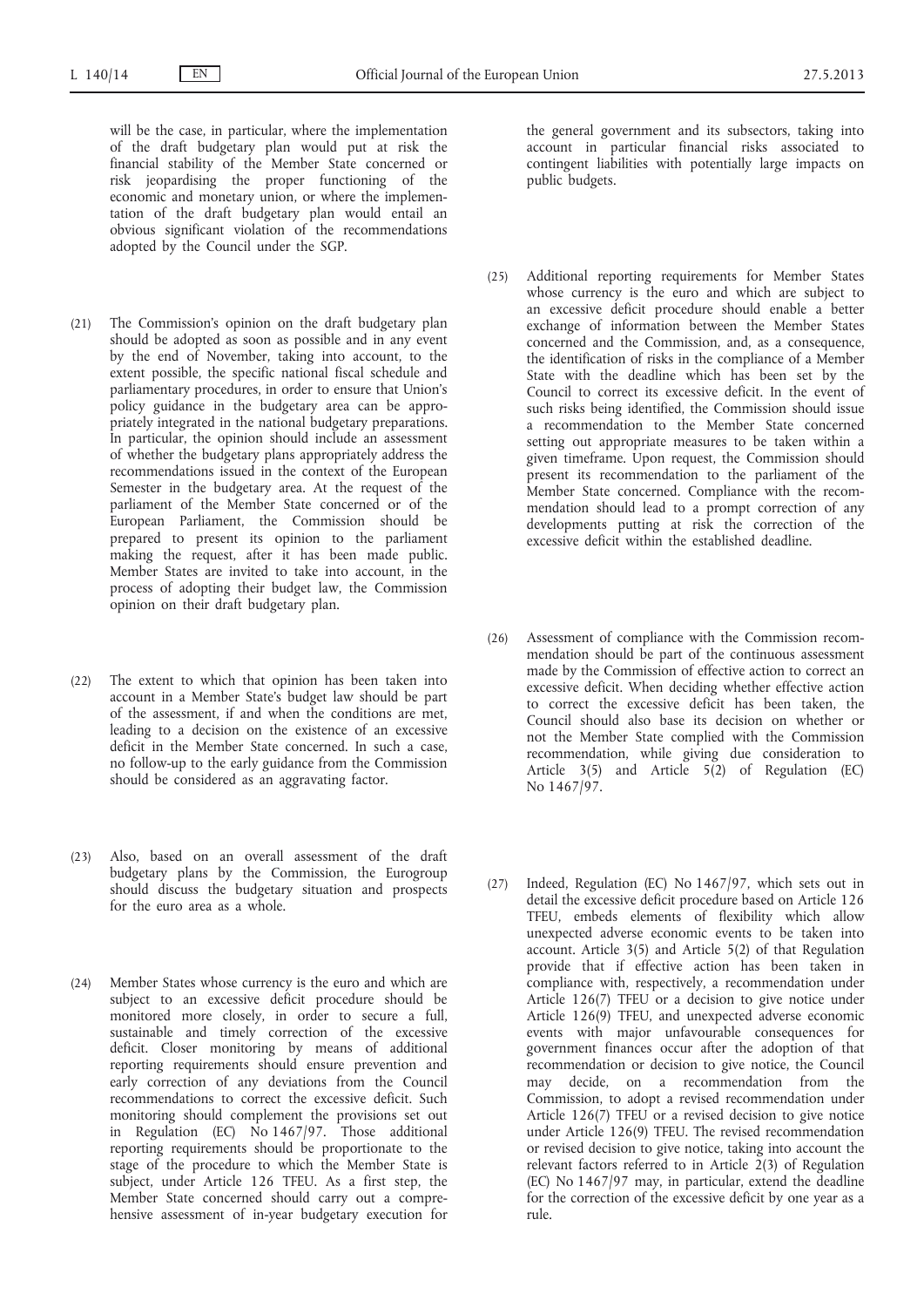The Council should assess the existence of unexpected adverse economic events with major unfavourable consequences for government finances against the economic forecasts in its initial recommendation or decision to give notice. In the case of a severe economic downturn in the euro area or in the Union as a whole, the Council may also decide, on a recommendation from the Commission, to adopt a revised recommendation under Article 126(7) TFEU or a revised decision to give notice under Article 126(9) TFEU, provided that that does not endanger fiscal sustainability in the medium term. In addition, Article 2(1a) of Regulation (EC) No 1467/97 provides that, in implementing the debt ratio adjustment benchmark, account shall be taken of the influence of the cycle on the pace of debt reduction. Thus, a Member State would not be considered as having breached the debt criterion laid down in Article  $126(2)(b)$  TFEU if that is only because of negative cyclical conditions.

- (28) Also, since budgetary measures might be insufficient to ensure a lasting correction of the excessive deficit, Member States whose currency is the euro and are subject to an excessive deficit procedure should present an economic partnership programme detailing the policy measures and structural reforms needed to ensure an effective and lasting correction of the excessive deficit, building on the latest update of their national reform programme and their stability programme.
- (29) Furthermore, strengthening economic governance has involved a closer dialogue with the European Parliament. While recognising that the counterparts of the European Parliament in the framework of the dialogue are the relevant institutions of the Union and their representatives, the competent committee of the European Parliament may offer an opportunity to participate in an exchange of views to a Member State which is the subject of a Commission recommendation or of a Council opinion in accordance with this Regulation. The Member State's participation in such an exchange of views is voluntary.
- (30) In order to specify the extent of the reporting obligations for Member States subject to an excessive deficit procedure, the power to adopt acts in accordance with Article 290 TFEU should be delegated to the Commission in respect of the content and scope of such reporting. It is of particular importance that the Commission carry out appropriate consultations during its preparatory work, including at expert level. The Commission, when preparing and drawing up delegated acts, should ensure a simultaneous, timely and appropriate transmission of relevant documents to the European Parliament and to the Council.
- (31) The power to adopt opinions on economic partnership programmes, as established by this Regulation should be conferred on the Council. Those opinions are complementary to the excessive deficit procedure laid down under Article 126 TFEU in accordance with which the Council is to decide on the existence of an excessive deficit and on the measures required to put an end to it.
- (32) Recalling the importance of sound public finances, structural reform and targeted investment for sustainable growth, the Member States' Heads of State or Government signed a Compact for Growth and Jobs on 29 June 2012, demonstrating their determination to stimulate job-creating growth in parallel to their commitment to sound public finances. The Compact includes, in particular, measures to boost the financing of the economy. EUR 120 000 million (equivalent to around 1 % of the Union's Gross National Income) are being mobilised for fast-acting growth measures. As recommended in the annual growth survey in 2012 and 2013, the Member States should strive to maintain an adequate pace of fiscal consolidation while preserving investment aiming to achieve the Europe 2020 goals for growth and jobs.
- (33) The Commission is monitoring the impact of tight budget constraints on growth enhancing public expenditure and on public investment. The Union's fiscal framework offers scope to balance the acknowledgement of productive public investment needs with fiscal discipline objectives: while fully respecting the SGP, the possibilities offered by the Union's existing fiscal framework to balance productive public investment needs with fiscal discipline objectives can be exploited in the preventive arm of the SGP. The Commission has announced its intention to report on the scope for possible action within the boundaries of the existing Union fiscal framework.
- (34) The European Parliament's resolution of 20 November 2012 with recommendations to the Commission on the report of the Presidents of the European Council, the European Commission, the European Central Bank and the Eurogroup 'Towards a Genuine Economic and Monetary Union' and the Commission's Communication of 28 November 2012 entitled 'A blueprint for a deep and genuine EMU' outline, respectively, the views of the European Parliament and of the Commission on the steps needed to achieve a deeper and better integrated economic and monetary union. Following the report 'Towards a Genuine Economic and Monetary Union', the European Council, in its conclusions in December 2012, set out its views on a number of issues with a view to the further strengthening of EMU,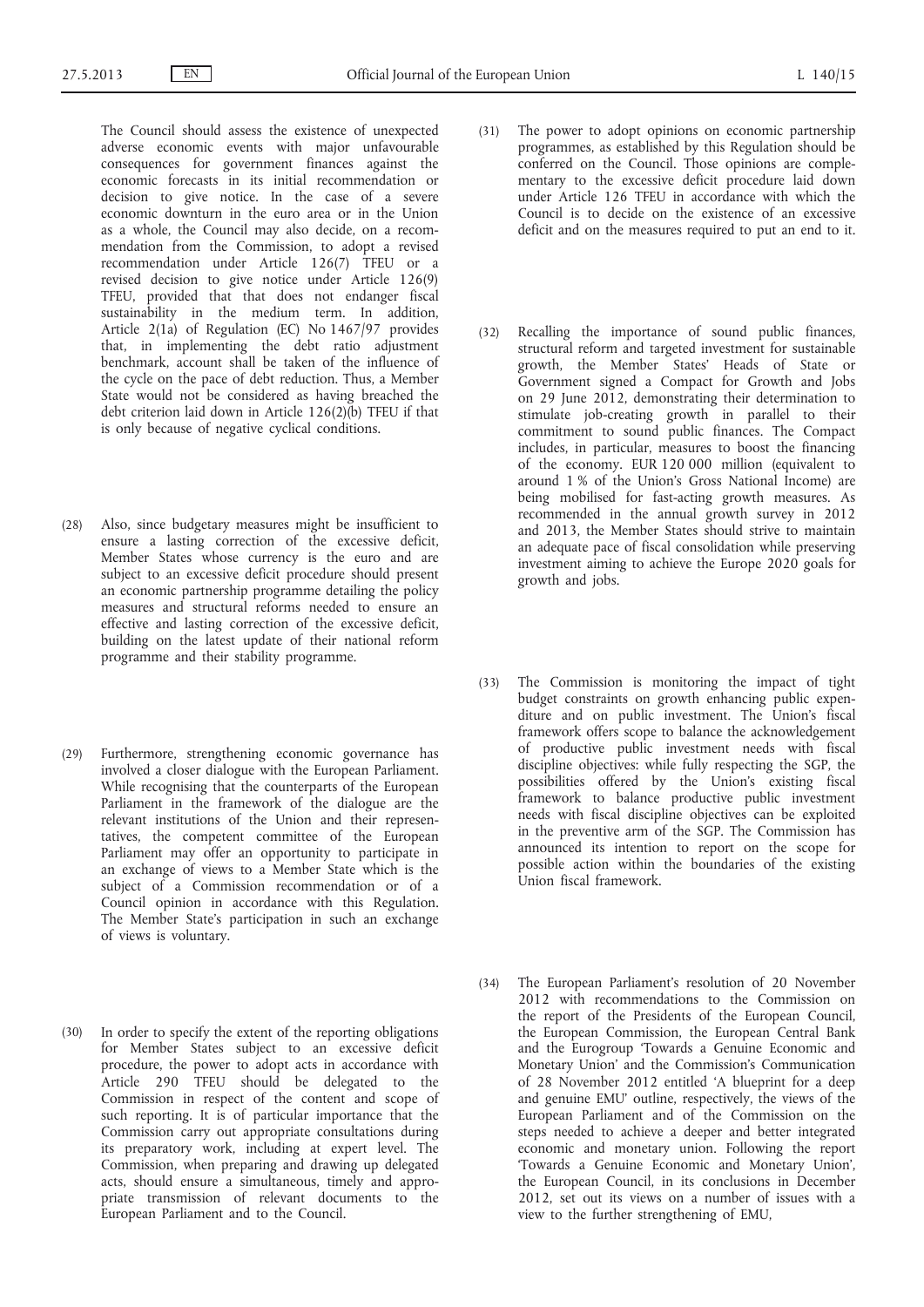HAVE ADOPTED THIS REGULATION:

## CHAPTER I

## **GENERAL PROVISIONS**

# *Article 1*

### **Subject matter and scope**

1. This Regulation sets out provisions for enhanced monitoring of budgetary policies in the euro area and for ensuring that national budgets are consistent with the economic policy guidance issued in the context of the SGP and the European Semester for economic policy coordination, by:

- (a) complementing the European Semester, as established in Article 2-a of Regulation (EC) No 1466/97, with a common budgetary timeline;
- (b) complementing the procedure for the prevention and correction of excessive macroeconomic imbalances, as established by Regulation (EU) No 1176/2011;
- (c) complementing the multilateral surveillance system of budgetary policies, as established by Regulation (EC) No 1466/97, with additional monitoring requirements in order to ensure that Union policy recommendations in the budgetary area are appropriately integrated in the national budgetary preparations;
- (d) complementing the procedure for correcting a Member State's excessive deficit, as established by Article 126 TFEU and by Regulation (EC) No 1467/97, with closer monitoring of the budgetary policies of Member States subject to an excessive deficit procedure in order to secure a timely and lasting correction of an excessive deficit;
- (e) guaranteeing the consistency between budgetary policies and measures and reforms taken in the context of the procedure for prevention and correction of excessive macroeconomic imbalances as established by Regulation (EU) No 1176/2011 and, where appropriate, in the context of an economic partnership programme as referred to in Article 9.

2. The application of this Regulation shall be in full compliance with Article 152 TFEU and the recommendations issued under this Regulation shall respect national practice and institutions for wage formation. In accordance with Article 28 of the Charter of Fundamental Rights of the European Union, this Regulation shall not affect the right to negotiate, conclude or enforce collective agreements or to take collective action in accordance with national law and practice.

3. This Regulation shall apply to Member States whose currency is the euro.

# *Article 2*

# **Definitions**

1. For the purposes of this Regulation, the following definitions shall apply:

- (a) 'independent bodies' means bodies that are structurally independent or bodies endowed with functional autonomy *vis-àvis* the budgetary authorities of the Member State, and which are underpinned by national legal provisions ensuring a high degree of functional autonomy and accountability, including:
	- (i) a statutory regime grounded in national laws, regulations or binding administrative provisions;
	- (ii) not taking instructions from the budgetary authorities of the Member State concerned or from any other public or private body;
	- (iii) the capacity to communicate publicly in a timely manner;
	- (iv) procedures for nominating members on the basis of their experience and competence;
	- (v) adequate resources and appropriate access to information to carry out their mandate;
- (b) 'independent macroeconomic forecasts' means macroeconomic forecasts produced or endorsed by independent bodies;
- (c) 'medium-term budgetary framework' means medium-term budgetary framework as described in point (e) of Article 2 of Directive 2011/85/EU;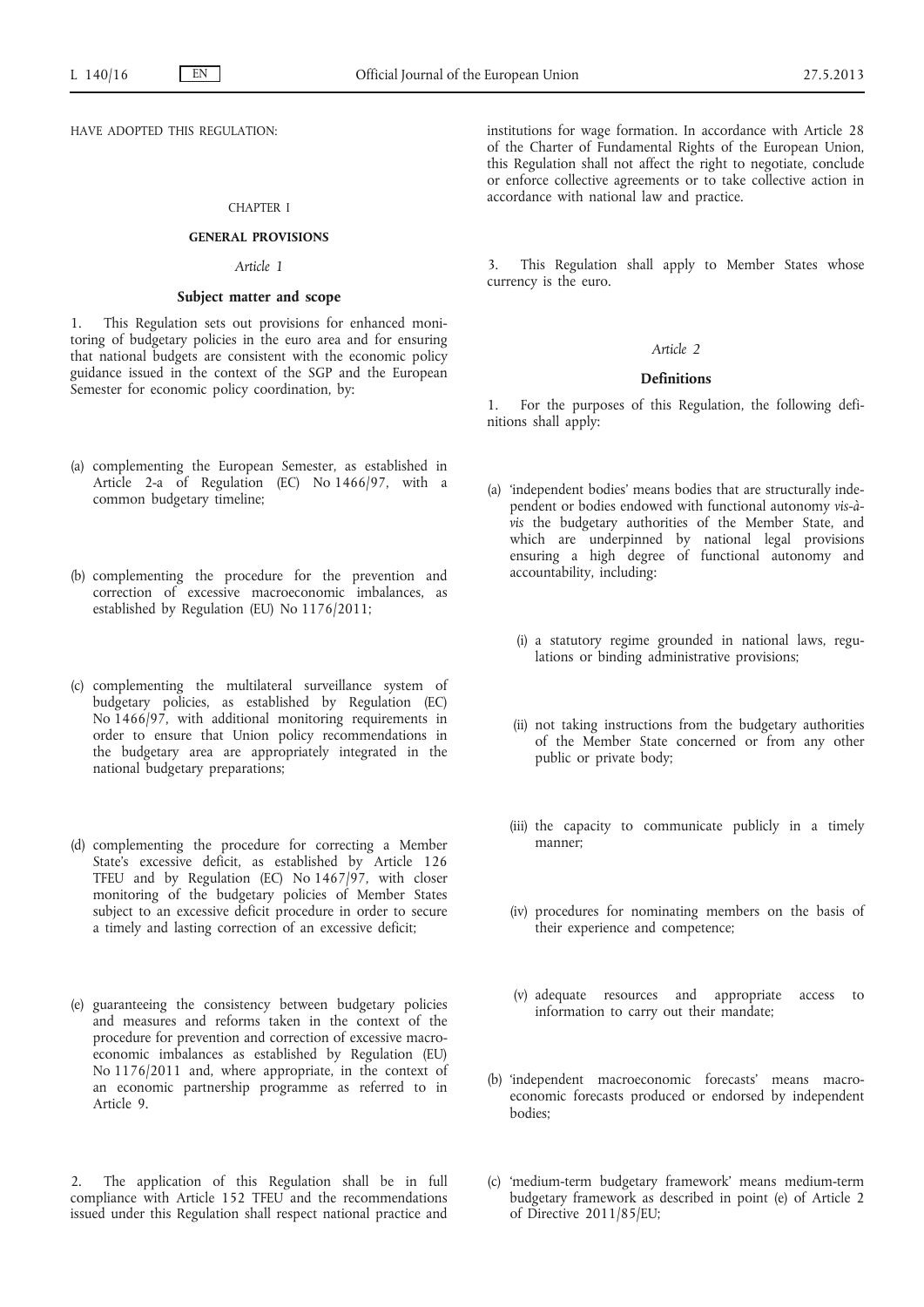(d) 'stability programme' means stability programme as described in Article 3 of Regulation (EC) No 1466/97.

In order to ensure consistency across the independent macroeconomic forecasts referred to in point (b) of the first subparagraph, the Member States and the Commission shall, at least annually, engage in a technical dialogue concerning the assumptions underpinning the preparation of macroeconomic and budgetary forecasts in accordance with Article 4(5) of Directive 2011/85/EU.

2. The definitions of 'general government sector' and of 'subsectors of the general government sector', set out in point 2.70 of Annex A to Regulation (EC) No 2223/96 of 25 June 1996 on the European system of national and regional accounts in the Community (1) shall also apply to this Regulation.

3. The application of this Regulation is without prejudice to Article 9 TFEU.

### CHAPTER II

### **ECONOMIC POLICY COORDINATION**

### *Article 3*

# **Consistency with the framework for economic policy coordination**

The Member States' budgetary procedure shall be consistent with:

- (1) the framework for economic policy coordination in the context of the annual cycle of surveillance, which includes, in particular, the general guidance to Member States issued by the Commission and the European Council at the beginning of the cycle;
- (2) the recommendations issued in the context of the SGP;
- (3) where appropriate, recommendations issued in the context of the annual cycle of surveillance, including the macroeconomic imbalances procedure as established by Regulation (EU) No 1176/2011; and

(4) where appropriate, opinions on economic partnership programmes, as referred to in Article 9.

# CHAPTER III

### **COMMON BUDGETARY PROVISIONS**

# *Article 4*

#### **Common budgetary timeline**

1. Member States shall, in the context of the European Semester, make public, preferably by 15 April but no later than 30 April each year, their national medium-term fiscal plans in accordance with their medium-term budgetary framework. Such plans shall include at least all the information to be provided in their stability programmes and shall be presented together with their national reform programmes and the stability programmes. Such plans shall be consistent with the framework for economic policy coordination in the context of the annual cycle of surveillance, which includes, in particular, the general guidance to Member States issued by the Commission and the European Council at the beginning of the cycle. They shall also be consistent with the recommendations issued in the context of the SGP and, where appropriate, with recommendations issued in the context of the annual cycle of surveillance, including the macroeconomic imbalances procedure as established by Regulation (EU) No 1176/2011, and with opinions on economic partnership programmes referred to in Article 9.

National medium-term fiscal plans and national reform programmes shall include indications on how the reforms and measures set out are expected to contribute to the achievement of the targets and national commitments established within the framework of the Union's strategy for growth and jobs. Furthermore, national medium-term fiscal plans or national reform programmes shall include indications on the expected economic returns on non-defence public investment projects that have a significant budgetary impact. National mediumterm fiscal plans and stability programmes may be the same document.

2. The draft budget for the forthcoming year for the central government and the main parameters of the draft budgets for all the other subsectors of the general government shall be made public annually not later than 15 October.

3. The budget for the central government shall be adopted or fixed upon and made public annually not later than 31 December together with the updated main budgetary parameters for the other sub-sectors of the general government. Member States shall have in place reversionary budget procedures to be applied if, for objective reasons beyond the control of the government, the budget is not adopted or fixed upon and made public by 31 December.

<sup>(</sup> 1) OJ L 310, 30.11.1996, p. 1.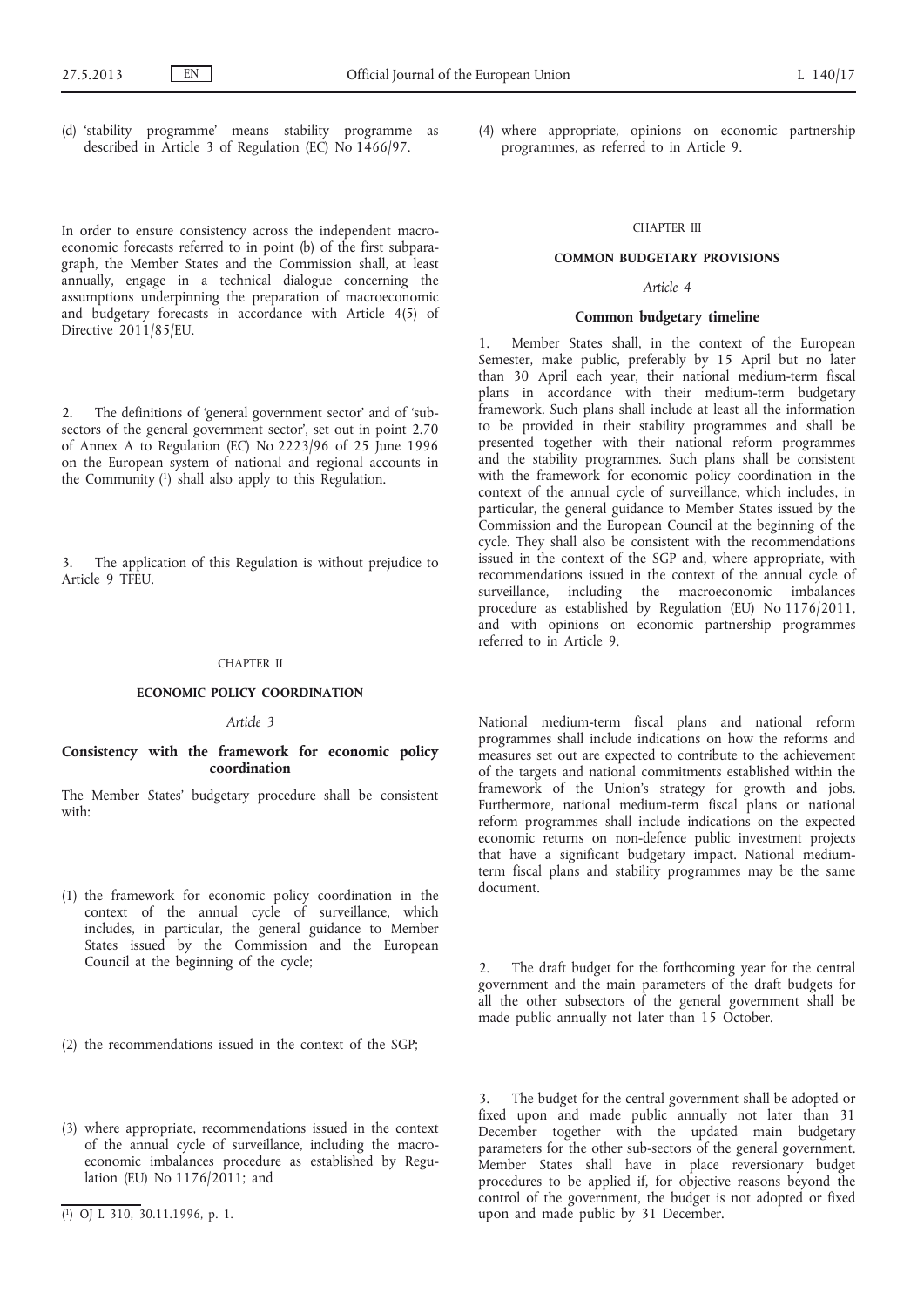4. National medium-term fiscal plans and draft budgets referred to in paragraphs 1 and 2 shall be based on independent macroeconomic forecasts, and shall indicate whether the budgetary forecasts have been produced or endorsed by an independent body. Those forecasts shall be made public together with the national medium-term fiscal plans and the draft budgets that they underpin.

# *Article 5*

**Independent bodies monitoring compliance with fiscal rules**

1. Member States shall have in place independent bodies for monitoring compliance with:

- (a) numerical fiscal rules incorporating in the national budgetary processes their medium-term budgetary objective as established in Article 2a of Regulation (EC) No 1466/97;
- (b) numerical fiscal rules as referred to in Article 5 of Directive 2011/85/EU.

2. Those bodies shall, where appropriate, provide public assessments with respect to national fiscal rules, inter alia relating to:

- (a) the occurrence of circumstances leading to the activation of the correction mechanism for cases of significant observed deviation from the medium-term objective or the adjustment path towards it in accordance with Article 6(2) of Regulation (EC) No 1466/97;
- (b) whether the budgetary correction is proceeding in accordance with national rules and plans;
- (c) any occurrence or cessation of circumstances referred to in the tenth subparagraph of Article 5(1) of Regulation (EC) No 1466/97 which may allow a temporary deviation from the medium-term budgetary objective or the adjustment path towards it, provided that such a deviation does not endanger fiscal sustainability in the medium term.

### CHAPTER IV

## **MONITORING AND ASSESSMENT OF MEMBER STATES DRAFT BUDGETARY PLANS**

#### *Article 6*

### **Monitoring requirements**

1. Member States shall submit annually to the Commission and to the Eurogroup a draft budgetary plan for the forthcoming year by 15 October. That draft budgetary plan shall be consistent with the recommendations issued in the context of the SGP and, where applicable, with recommendations issued in the context of the annual cycle of surveillance, including the macroeconomic imbalances procedure as established by Regulation (EU) No 1176/2011, and with opinions on the economic partnership programmes referred to in Article 9.

2. As soon as the draft budgetary plans referred to in paragraph 1 have been submitted to the Commission, they shall be made public.

The draft budgetary plan shall contain the following information for the forthcoming year:

- (a) the targeted budget balance for the general government as a percentage of Gross Domestic Product (GDP), broken down by subsector of general government;
- (b) the projections at unchanged policies for expenditure and revenue as a percentage of GDP for the general government and their main components, including gross fixed capital formation;
- (c) the targeted expenditure and revenue as a percentage of GDP for the general government and their main components, taking into account the conditions and criteria to establish the growth path of government expenditure net of discretionary revenue measures under Article 5(1) of Regulation (EC) No 1466/97;
- (d) relevant information on the general government expenditure by function, including on education, healthcare and employment, and, where possible, indications on the expected distributional impact of the main expenditure and revenue measures;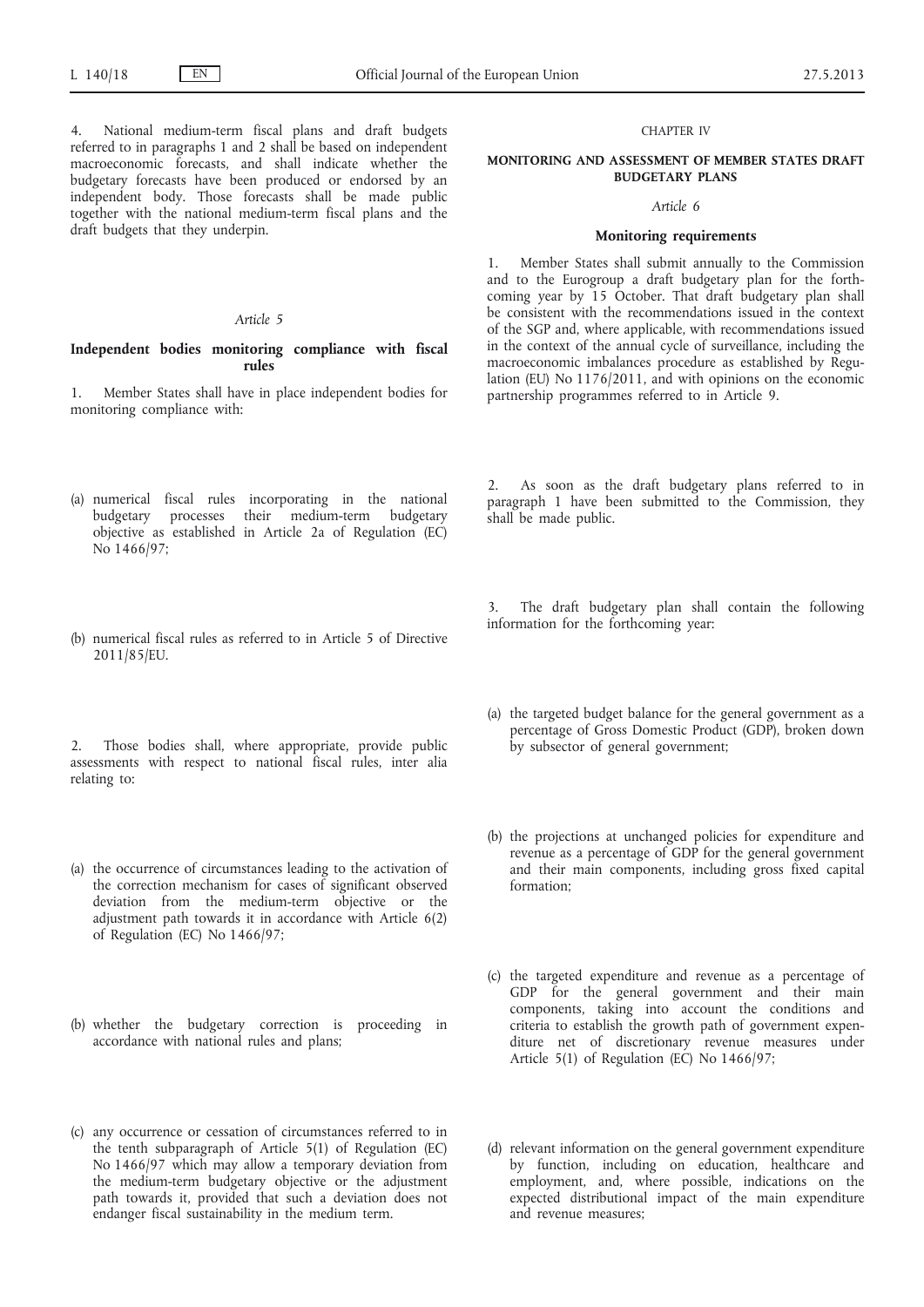- (e) a description and quantification of the expenditure and revenue measures to be included in the draft budget for the year to come at the level of each subsector in order to bridge the gap between the targets referred to in point (c) and the projections at unchanged policies provided in accordance with point (b);
- (f) the main assumptions of the independent macroeconomic forecasts and important economic developments which are relevant to the achievement of the budgetary targets;
- (g) an annex containing the methodology, economic models and assumptions, and any other relevant parameters underpinning the budgetary forecasts and the estimated impact of aggregated budgetary measures on economic growth;
- (h) indications on how reforms and measures in the draft budgetary plan, including in particular public investment, address the current recommendations to the Member State concerned in accordance with Articles 121 and 148 TFEU and are instrumental to the achievement of the targets set by the Union's strategy for growth and jobs.

The description referred to in point (e) of the first subparagraph may be less detailed for measures with a budgetary impact estimated to be lower than 0,1 % of GDP. Particular and explicit attention shall be paid to major fiscal policy reform plans with potential spill-over effects for other Member States whose currency is the euro.

4. Where the budgetary targets reported in the draft budgetary plan in accordance with paragraph 3 or the projections at unchanged policies differ from those in the most recent stability programme, the differences shall be duly explained.

5. The specification of the content of the draft budgetary plan shall be set out in a harmonised framework established by the Commission in cooperation with the Member States.

### *Article 7*

### **Assessment of the draft budgetary plan**

1. The Commission shall adopt an opinion on the draft budgetary plan as soon as possible and in any event by 30 November.

2. Notwithstanding paragraph 1, where, in exceptional cases, after consulting the Member State concerned within one week of submission of the draft budgetary plan, the Commission identifies particularly serious non-compliance with the budgetary policy obligations laid down in the SGP, the Commission shall adopt its opinion within two weeks of submission of the draft budgetary plan. In its opinion, the Commission shall request that a revised draft budgetary plan be submitted as soon as possible and in any event within three weeks of the date of its opinion. The Commission's request shall be reasoned and shall be made public.

Article 6(2), (3) and (4) shall apply to revised draft budgetary plans submitted pursuant to the first subparagraph of this paragraph.

The Commission shall adopt a new opinion on the revised draft budgetary plan as soon as possible and in any event within three weeks of submission of the revised draft budgetary plan.

3. The Commission's opinion shall be made public and shall be presented to the Eurogroup. Thereafter, at the request of the parliament of the Member State concerned or of the European Parliament, the Commission shall present its opinion to the parliament making the request.

The Commission shall make an overall assessment of the budgetary situation and prospects in the euro area as a whole, on the basis of the national budgetary prospects and their interaction across the area, relying on the most recent economic forecasts of the Commission services.

The overall assessment shall include sensitivity analyses that provide an indication of the risks to public finance sustainability in the event of adverse economic, financial or budgetary developments. It shall also, as appropriate, outline measures to reinforce the coordination of budgetary and macroeconomic policy at the euro area level.

The overall assessment shall be made public and shall be taken into account in the annual general guidance to Member States issued by the Commission.

The methodology (including models) and assumptions of the most recent economic forecasts of the Commission services for each Member State, including estimates of the impact of aggregated budgetary measures on economic growth, shall be annexed to the overall assessment.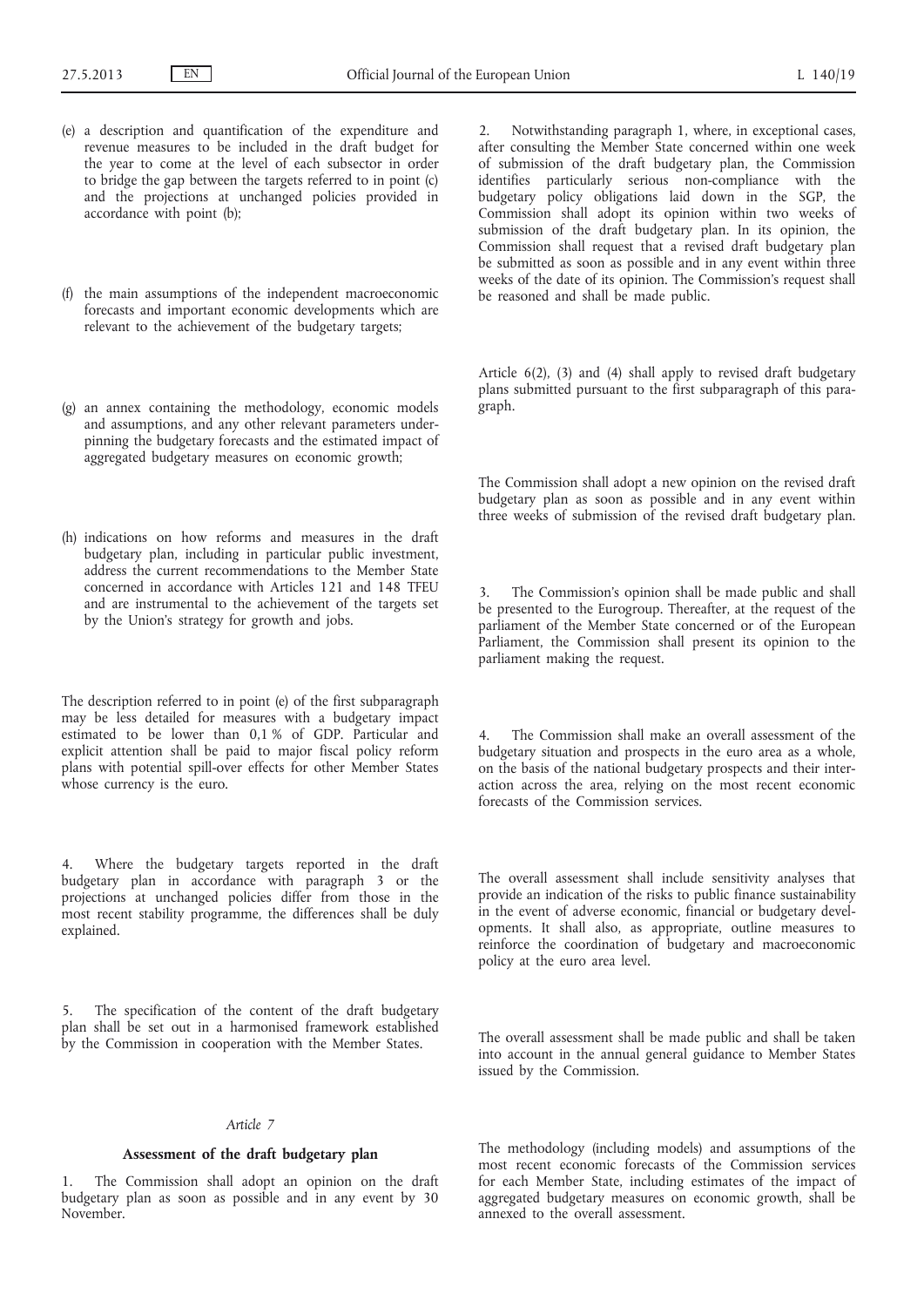5. The Eurogroup shall discuss opinions of the Commission on the draft budgetary plans and the budgetary situation and prospects in the euro area as a whole on the basis of the overall assessment made by the Commission in accordance with paragraph 4. The results of those discussions of the Eurogroup shall be made public where appropriate.

## *Article 8*

### **Reporting on debt issuance**

Member States shall report to the Commission and the Eurogroup, *ex ante* and in a timely manner, on their national debt issuance plans.

2. The harmonised form and content of the report referred to in paragraph 1 shall be laid down by the Commission, in cooperation with the Member States.

# CHAPTER V

# **ENSURING THE CORRECTION OF EXCESSIVE DEFICIT**

# *Article 9*

### **Economic partnership programmes**

1. If the Council, acting under Article 126(6) TFEU, decides that an excessive deficit exists in a Member State, the Member State concerned shall present to the Commission and to the Council an economic partnership programme describing the policy measures and structural reforms that are needed to ensure an effective and lasting correction of the excessive deficit, as a development of its national reform programme and its stability programme, and fully taking into account the Council recommendations on the implementation of the integrated guidelines for the economic and employment policies of the Member State concerned.

2. The economic partnership programme shall identify and select a number of specific priorities aiming to enhance competitiveness and long-term sustainable growth and addressing structural weaknesses in the Member State concerned. Those priorities shall be consistent with the Union's strategy for growth and jobs. Where appropriate, potential financial resources shall be identified, including credit lines of the European Investment Bank and other relevant financial instruments, as appropriate.

The economic partnership programme shall be presented at the same time as the report provided for in Article 3(4a) of Regulation (EC) No 1467/97.

4. The Council, acting on a proposal from the Commission, shall adopt an opinion on the economic partnership programme.

5. A corrective action plan as referred to in Article 8(1) of Regulation (EU) No 1176/2011 may be amended in accordance with Article 9(4) of that Regulation to replace the economic partnership programme provided for in this Article. Where such a corrective action plan is submitted after the adoption of an economic partnership programme, the measures set out in the economic partnership programme may, as appropriate, be included in the corrective action plan.

6. The implementation of the programme, and the annual budgetary plans consistent with it, shall be monitored by the Council and by the Commission.

### *Article 10*

# **Reporting requirements for Member States in excessive deficit procedure**

1. Where the Council decides in accordance with Article 126(6) TFEU that an excessive deficit exists in a Member State, the Member State concerned shall, on a request from the Commission, be subject to reporting requirements in accordance with paragraphs 2 to 5 of this Article, until the abrogation of its excessive deficit procedure.

The Member State shall carry out a comprehensive assessment of in-year budgetary execution for the general government and its subsectors. The financial risks associated with contingent liabilities with potentially large impacts on public budgets, as referred to in Article 14(3) of Directive  $2011/85/EU$  shall also be covered by the assessment to the extent that they may contribute to the existence of an excessive deficit. The result of that assessment shall be included in the report submitted in accordance with Article 3(4a) or Article 5(1a) of Regulation (EC) No 1467/97 on action taken to correct the excessive deficit.

3. The Member State shall report regularly to the Commission and to the Economic and Financial Committee, for the general government and its subsectors, the in-year budgetary execution, the budgetary impact of discretionary measures taken on both the expenditure and the revenue side, targets for the government expenditure and revenues, and information on the measures adopted and the nature of those envisaged to achieve the targets. The report shall be made public.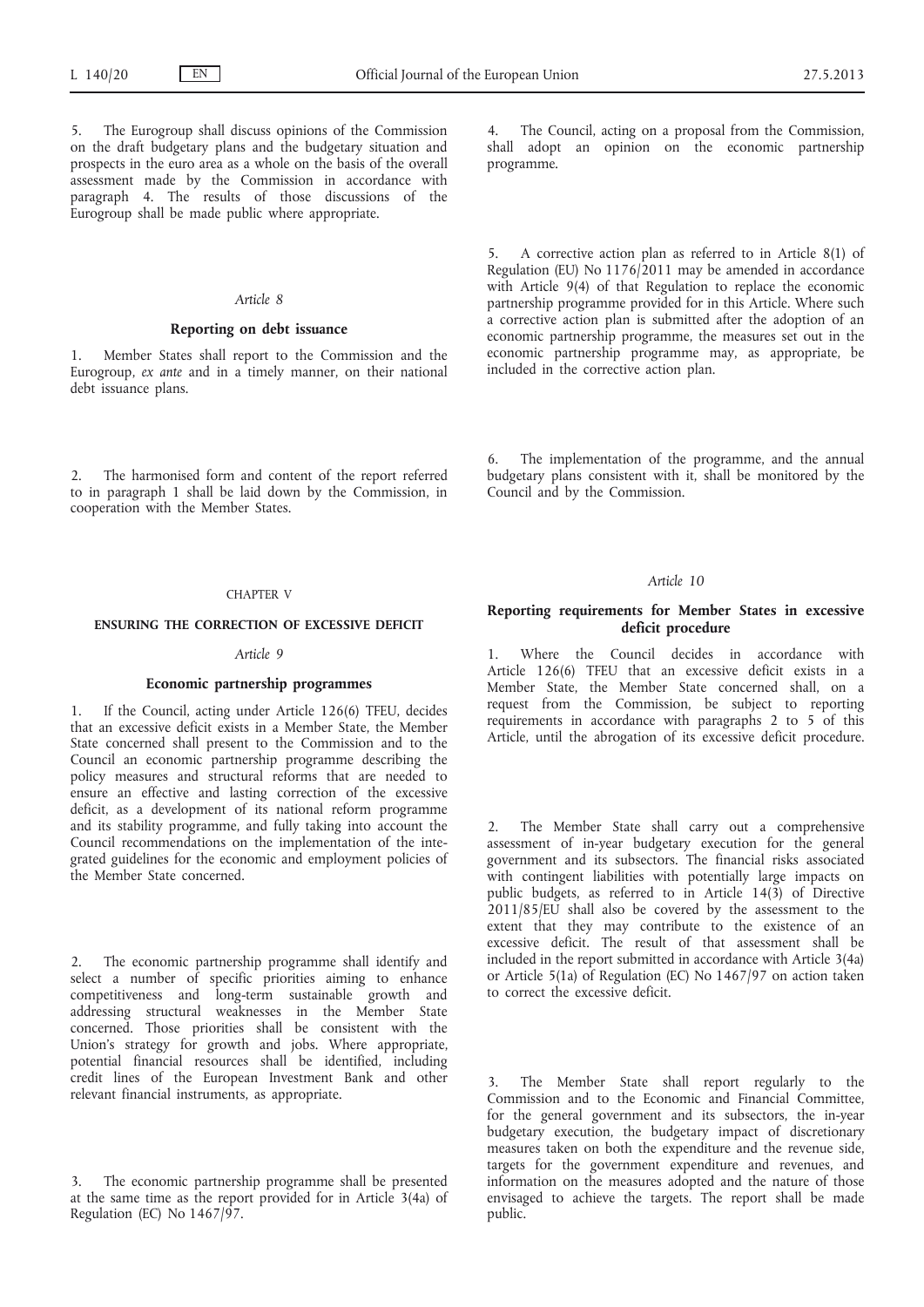The Commission shall be empowered to adopt delegated acts in accordance with Article 14 specifying the content of the regular reporting referred to in this paragraph.

4. If the Member State concerned is the subject of a Council recommendation under Article 126(7) TFEU, the report referred to in paragraph 3 of this Article shall be submitted for the first time six months after the report provided for in Article 3(4a) of Regulation (EC) No  $1467/97$ , and thereafter on a six-monthly basis.

If the Member State concerned is the subject of a Council decision to give notice under Article 126(9) TFEU, the report in accordance with paragraph 3 of this Article shall also contain information on the actions being taken in response to the specific Council notice. It shall be submitted for the first time three months after the report provided for in Article 5(1a) of Regulation (EC) No 1467/97, and thereafter on a quarterly basis.

6. Upon request and within the deadline set by the Commission, a Member State subject to an excessive deficit procedure shall:

- (a) carry out and report on a comprehensive independent audit of the public accounts of all subsectors of the general government conducted preferably in coordination with national supreme audit institutions, aiming to assess the reliability, completeness and accuracy of those public accounts for the purposes of the excessive deficit procedure;
- (b) provide available additional information for the purposes of monitoring progress towards the correction of the excessive deficit.

The Commission (Eurostat) shall assess the quality of statistical data reported by the Member State concerned under point (a) in accordance with Council Regulation (EC) No 479/2009 of 25 May 2009 on the application of the Protocol on the excessive deficit procedure annexed to the Treaty establishing the European Community (1).

# *Article 11*

# **Member States at risk of non-compliance with their obligation under their excessive deficit procedure**

1. When assessing whether compliance with the deadline to correct the excessive deficit, as established by a Council recommendation under Article 126(7) TFEU or a Council decision to give notice under Article 126(9) TFEU, is at risk, the

Commission shall base its assessment, inter alia, on the reports submitted by the Member States in accordance with Article 10(3) of this Regulation.

2. In the case of a risk of non-compliance with the deadline to correct the excessive deficit, the Commission shall address a recommendation to the Member State concerned regarding full implementation of the measures provided for in the recommendation or decision to give notice referred to in paragraph 1, adoption of other measures, or both, within a timeframe consistent with the deadline for the correction of its excessive deficit. The recommendation by the Commission shall be made public and shall be presented to the Economic and Financial Committee. At the request of the parliament of the Member State concerned, the Commission shall present the recommendation to that parliament.

Within the timeframe set by the Commission recommendation referred to in paragraph 2, the Member State concerned shall report to the Commission on measures adopted in response to that recommendation together with the reports provided for in Article 10(3). The report shall include the budgetary impact of all discretionary measures taken, targets for the government expenditure and revenues, information on the measures adopted and the nature of those envisaged to achieve the targets, and information on the other actions being taken in response to the Commission recommendation. The report shall be made public and shall be presented to the Economic and Financial Committee.

4. On the basis of the report referred to in paragraph 3, the Commission shall assess whether the Member State has complied with the recommendation referred to in paragraph 2.

#### *Article 12*

### **Impact on the excessive deficit procedure**

1. The extent to which the Member State concerned has taken into account the Commission's opinion referred to in Article  $7(1)$  shall be taken into account by:

- (a) the Commission when conducting a report under Article 126(3) TFEU and when recommending the imposition of a non-interest bearing deposit in accordance with Article 5 of Regulation (EU) No  $1173/2011$ ;
- (b) the Council when deciding whether an excessive deficit exists in accordance with Article 126(6) TFEU.

<sup>(</sup> 1) OJ L 145, 10.6.2009, p. 1.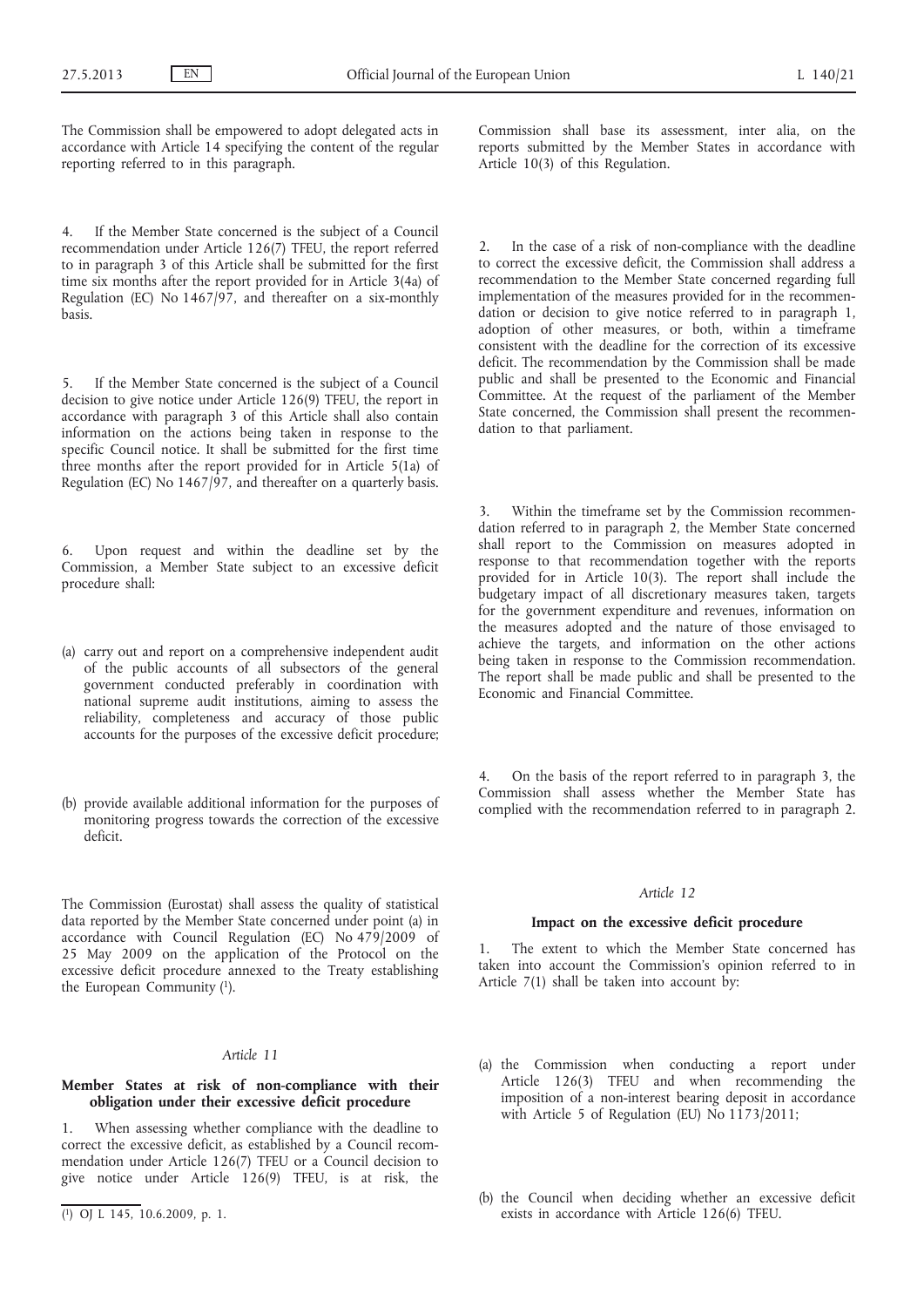The monitoring established by Articles 10 and 11 of this Regulation shall be an integral part of the regular monitoring, as provided for in Article 10(1) of Regulation (EC) No 1467/97, of the implementation of action taken by the Member State concerned in response to Council recommendations under Article 126(7) TFEU or Council decisions to give notice under Article 126(9) TFEU to correct the excessive deficit.

3. When considering whether effective action has been taken in response to recommendations under Article 126(7) TFEU or to decisions to give notice under Article 126(9) TFEU, the Commission shall take into account the assessment referred to in Article 11(4) in this Regulation and shall recommend, as appropriate, that the Council take decisions under Article 126(8) or Article 126(11) TFEU, giving due consideration to Article 3(5) and Article 5(2) of Regulation (EC) No 1467/97.

# *Article 13*

### **Consistency with Regulation (EU) No 472/2013** (1)

Member States subject to a macroeconomic adjustment programme shall not be subject to Articles 6 to 12 of this Regulation.

### CHAPTER VI

### **FINAL PROVISIONS**

### *Article 14*

### **Exercise of the delegation**

1. The power to adopt delegated acts is conferred on the Commission subject to the conditions laid down in this Article.

2. The power to adopt delegated acts referred to in Article  $10(3)$  shall be conferred on the Commission for a period of three years from 30 May 2013. The Commission shall draw up a report in respect of the delegation of power not later than nine months before the end of the three-year period. The delegation of power shall be tacitly extended for periods of an identical duration, unless the European Parliament or the Council opposes such extension not later than three months before the end of each period.

3. The delegation of power referred to in Article 10(3) may be revoked at any time by the European Parliament or by the Council. A decision to revoke shall put an end to the delegation of the power specified in that decision. It shall take effect the day following the publication of the decision in the *Official Journal of the European Union* or at a later date specified therein. It shall not affect the validity of any delegated acts already in force.

4. As soon as it adopts a delegated act, the Commission shall notify it simultaneously to the European Parliament and to the Council.

5. A delegated act adopted pursuant to Article 10(3) shall enter into force only if no objection has been expressed either by the European Parliament or by the Council within a period of two months of notification of that act to the European Parliament and the Council or if, before the expiry of that period, the European Parliament and the Council have both informed the Commission that they will not object. That period shall be extended by two months at the initiative of the European Parliament or of the Council.

#### *Article 15*

### **Economic Dialogue**

1. In order to enhance the dialogue between the Union institutions, in particular the European Parliament, the Council and the Commission, and to ensure greater transparency and accountability, the competent committee of the European Parliament may invite, where appropriate, the President of the Council, the Commission, the President of the European Council or the President of the Eurogroup to appear before the committee to discuss:

- (a) the specification of the content of the draft budgetary plan as set out in a harmonised framework established in accordance with Article 6(5);
- (b) the results of the discussion of the Eurogroup on the Commission opinions adopted in accordance with Article 7(1), to the extent that they have been made public;
- (c) the overall assessment of the budgetary situation and prospects in the euro area as a whole made by the Commission in accordance with Article 7(4);
- (d) Council acts referred to in Article 9(4) and in Article 12(3).

<sup>(</sup> 1) Regulation (EU) No 472/2013 of the European Parliament and of the Council of 21 May 2013 on the strengthening of economic and budgetary surveillance of Member States in the euro area experiencing or threatened with serious difficulties with respect to their financial stability (see page 1 of this Official Journal).